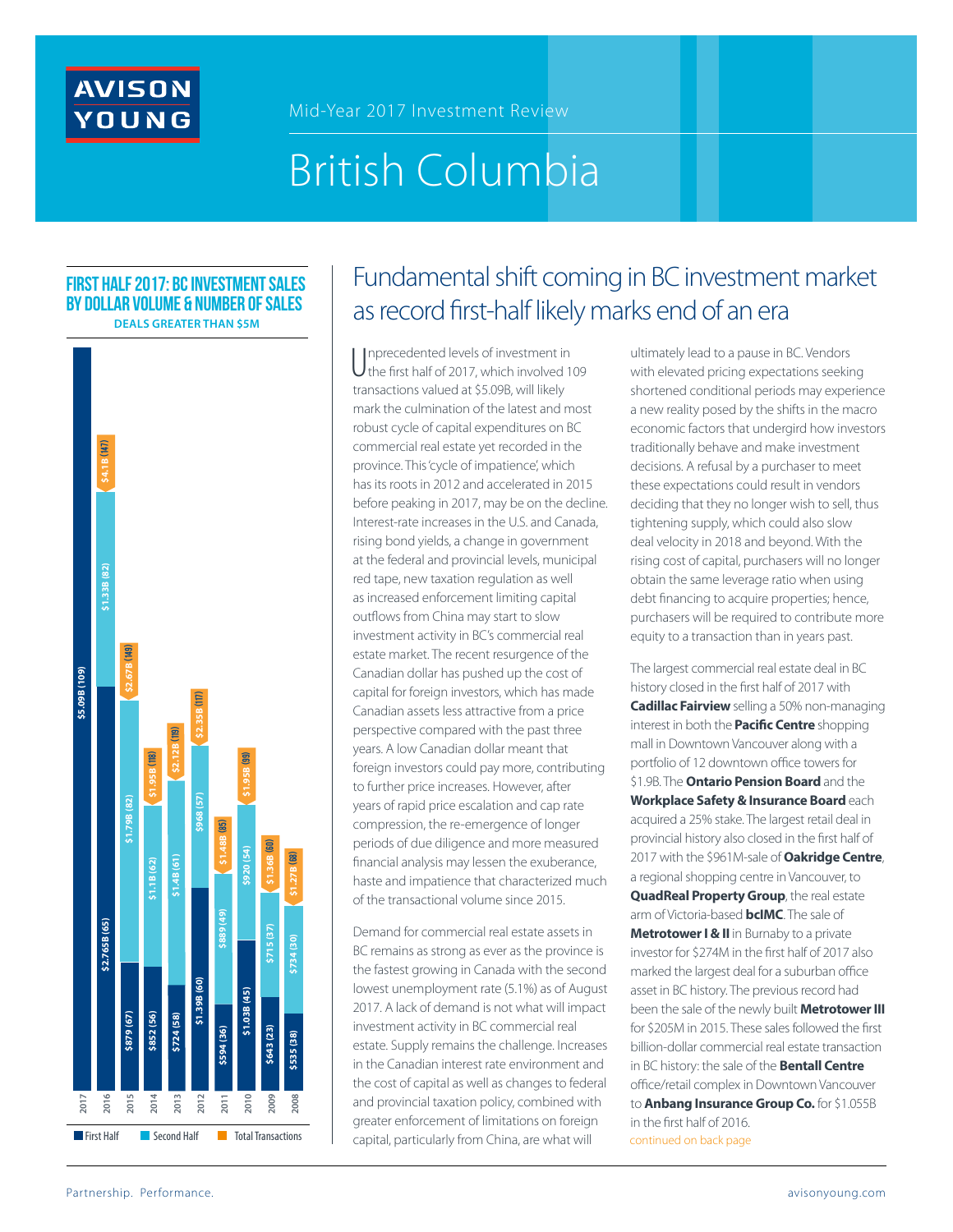# Buyer purchases by asset & land deals **FIRST HALF 2017:**

| <b>COMMERCIAL ICI LAND SALES</b><br>(Greater than \$5 million and excluding parks and agricultural/agricultural business lands) January 1 to June 30, 2017 |                         |               |                             |                        |             |  |
|------------------------------------------------------------------------------------------------------------------------------------------------------------|-------------------------|---------------|-----------------------------|------------------------|-------------|--|
| <b>PROPERTY</b>                                                                                                                                            | <b>LOCATION</b>         | <b>PRICE</b>  | <b>SITE SIZE</b><br>(ACRES) | <b>LAND USE</b>        | <b>DATE</b> |  |
| 246 & 248 East 1st Avenue                                                                                                                                  | Vancouver               | \$7,000,000   | 0.22                        | Commercial industrial* | May 2017    |  |
| 306 Terminal Avenue                                                                                                                                        | Vancouver               | \$15,500,000  | 0.67                        | Commercial             | May 2017    |  |
| 1331-1371 McKeen Avenue; 5-99 Senator Road                                                                                                                 | <b>North Vancouver</b>  | \$115,021,310 | 27.53                       | Commercial             | May 2017    |  |
| 922-938 West Broadway                                                                                                                                      | Vancouver               | \$11,000,000  | 0.14                        | Commercial             | Apr 2017    |  |
| 5744 Byrne Road                                                                                                                                            | Burnaby                 | \$12,000,000  | 3.81                        | Commercial             | Mar 2017    |  |
| 303 Vernon Drive & 318 Glen Drive                                                                                                                          | Vancouver               | \$45,000,000  | 1.74                        | Commercial             | Mar 2017    |  |
| 1223 East Pender Street                                                                                                                                    | Vancouver               | \$6,100,000   | 0.48                        | Commercial industrial* | Mar 2017    |  |
| 101 West 6th Avenue                                                                                                                                        | Vancouver               | \$5,000,000   | 0.13                        | Commercial industrial* | Mar 2017    |  |
| 1994 Springfield Road                                                                                                                                      | Kelowna                 | \$5,000,000   | 1.92                        | Commercial             | Feb 2017    |  |
| 32290, 32336 & 32352 Lougheed Highway                                                                                                                      | <b>Mission</b>          | \$6,100,000   | 9.03                        | Commercial             | Feb 2017    |  |
| 15180 32nd Avenue                                                                                                                                          | Surrey                  | \$5,102,000   | 2.03                        | Commercial             | Feb 2017    |  |
| 494 Railway Street                                                                                                                                         | Vancouver               | \$13,800,000  | 0.33                        | Commercial industrial* | Feb 2017    |  |
| 17395 56 Avenue                                                                                                                                            | Surrey                  | \$6,375,000   | 3.76                        | Commercial             | Feb 2017    |  |
| 641 Lougheed Highway                                                                                                                                       | Coquitlam               | \$11,400,000  | 1.85                        | Commercial             | Jan 2017    |  |
| 450 Railway Street                                                                                                                                         | Vancouver               | \$6,100,000   | 0.15                        | Commercial industrial* | Jan 2017    |  |
| 460 Railway Street                                                                                                                                         | Vancouver               | \$8,550,000   | 0.22                        | Commercial industrial* | Jan 2017    |  |
| 1055 Vernon Drive; 1010 George Street                                                                                                                      | Vancouver               | \$16,500,000  | 0.80                        | Commercial             | Jan 2017    |  |
| 711 Alexander Street                                                                                                                                       | Vancouver               | \$5,100,000   | 0.26                        | Commercial industrial* | Jan 2017    |  |
|                                                                                                                                                            | $1 - 11111$<br>$\cdots$ |               |                             |                        |             |  |

*\*modified industrial zoning also permits higher density and additional office/showroom/flex use*

| <b>INDUSTRIAL ICI LAND SALES</b><br>(Greater than \$5 million and excluding parks and agricultural/agricultural business lands) January 1 to June 30, 2017 |                 |              |                             |                 |             |  |  |
|------------------------------------------------------------------------------------------------------------------------------------------------------------|-----------------|--------------|-----------------------------|-----------------|-------------|--|--|
| <b>PROPERTY</b>                                                                                                                                            | <b>LOCATION</b> | <b>PRICE</b> | <b>SITE AREA</b><br>(ACRES) | <b>LAND USE</b> | <b>DATE</b> |  |  |
| 26090 30A Avenue                                                                                                                                           | Langley         | \$8,650,000  | 10.00                       | Industrial      | Jun 2017    |  |  |
| 32915 Mission Way                                                                                                                                          | <b>Mission</b>  | \$5,300,000  | 6.69                        | Industrial      | May 2017    |  |  |
| 13577 115th Avenue                                                                                                                                         | Surrey          | \$6,550,000  | 3.62                        | Industrial      | Apr 2017    |  |  |
| 8729 Aisne Street                                                                                                                                          | Vancouver       | \$5,000,000  | 1.00                        | Industrial      | Mar 2017    |  |  |
| 88 Golden Drive                                                                                                                                            | Coquitlam       | \$7,000,000  | 6.82                        | Industrial      | Feb 2017    |  |  |
| 19715 96th Avenue                                                                                                                                          | Langley         | \$5,869,825  | 2.99                        | Industrial      | Jan 2017    |  |  |
| 2919, 2967 188th Street                                                                                                                                    | Surrey          | \$10,000,000 | 20.00                       | Industrial      | Jan 2017    |  |  |
| 1655 Dilworth Drive                                                                                                                                        | Kelowna         | \$10,600,000 | 8.00                        | Industrial      | Jan 2017    |  |  |
| 10900, 11111, Lot A & Lot B Twigg Place                                                                                                                    | Richmond        | \$20,281,250 | 13.88                       | Industrial      | Jan 2017    |  |  |

| TOP FIVE RESIDENTIAL LAND SALES (METRO VANCOUVER)<br>(By Price) January 1 to June 30, 2017 |               |                             |                          |             |  |  |  |
|--------------------------------------------------------------------------------------------|---------------|-----------------------------|--------------------------|-------------|--|--|--|
| <b>LOCATION</b>                                                                            | <b>PRICE</b>  | <b>SITE SIZE</b><br>(ACRES) | <b>SITE SIZE</b><br>(SF) | <b>DATE</b> |  |  |  |
| Vancouver                                                                                  | \$240,000,000 | 19.66                       | 856.390                  | Feb 2017    |  |  |  |
| Burnaby                                                                                    | \$155,065,000 | 8.12                        | 354.056                  | Jun 2017    |  |  |  |
| North<br>Vancouver                                                                         | \$138,500,000 | 10.00                       | 435,600                  | Mar 2017    |  |  |  |
| Vancouver                                                                                  | \$115,000,000 | 3.93                        | 171.191                  | Mar 2017    |  |  |  |
| Vancouver                                                                                  | \$72,000,000  | 0.37                        | 16.379                   | Mar 2017    |  |  |  |
|                                                                                            |               |                             |                          |             |  |  |  |

# **BUYER PURCHASES BY ASSET TYPE**



\* Institutional investors include pension funds, offshore interests and life insurance companies

*Note: Foreign buyers have also been active investors. Rather than identifying them separately as foreign, Avison Young is categorizing them as institutional or private as the case may be.*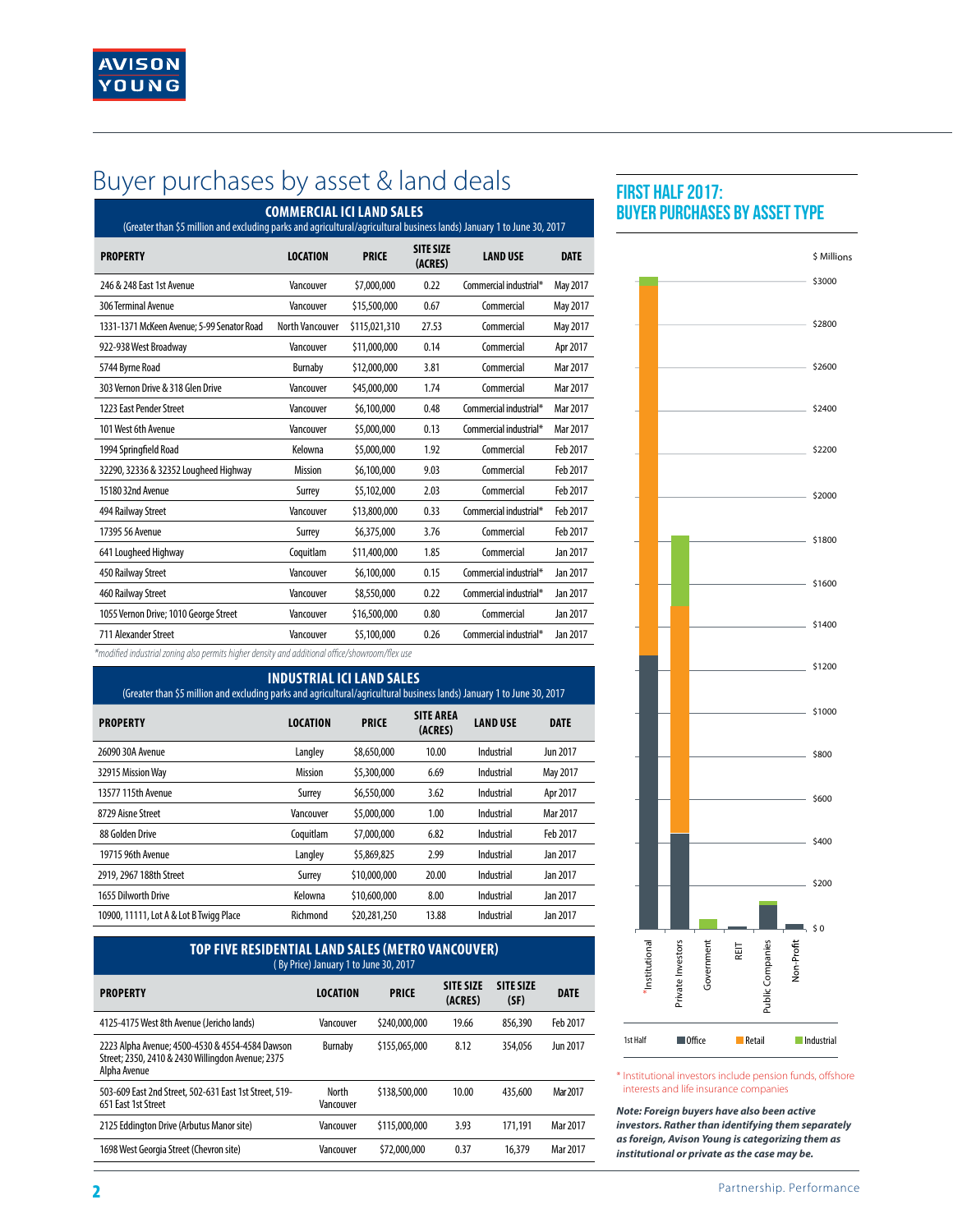### Buyer Profile

Private purchasers remained the most dominant buyer group in the first half of 2017 in terms of the number of deals completed, but for the first time since 2012 did not represent the majority of dollar volume. Private buyers accounted for 86% of all transactions but only 36% of total dollar volume due to the significant value of institutional transactions that closed in the first half. The last time private buyers were responsible for less than 50% of overall dollar volume was 2012 when they accounted for 72% of total purchases, but just 38% of the \$2.35B invested that year. However, private capital still accounted for a number of significant deals in the first half, including Metrotower I & II, Sevenoaks Shopping Centre and Columbia Square. Private capital in terms of dollar volume percentage peaked at mid-year 2015 when it was responsible for 78% of all proceeds (and 93% of all transactions).

Institutional investors, who had largely remained on the sidelines in BC since 2011 when they captured 24% of total dollar volume, grew more active in 2016 when they captured 33% of dollar volume in large part due to foreign institutional investment in the office market. However, an influx of Canadian institutional capital in the first half of 2017 captured 60% of total dollar volume of \$5.09B (a new record in itself), but were represented in just 6% of deals. The scale of institutional investment in BC commercial real estate in the first half of 2017 is unprecedented in the province's history.

#### **First Half 2017: number of transactions by type of buyer**



#### **First half 2017: value of sales by type of buyer**



Institutional investors spent \$1.7B on retail assets, \$1.27B to acquire office product and \$58M on industrial properties for a total of \$3B in the first half of 2017 alone. Private capital expended \$1.05B on retail properties, \$452M on office buildings and \$329M on industrial assets for a total of \$1.83B. Public companies (\$132M), Government (\$48M), Non-Profits (\$22.5M) and REITs (\$13.5m) made up the remaining \$216M of purchases outstanding in the first half of 2017. To provide some perspective on the scale of CRE investment that occurred in the first half of 2017 (\$5.09B), total investment dollar volume in all CRE asset classes in BC from 2007 to 2010 was \$5.5B.

### VENDOR Profile

Private vendors accounted for just 22% of total proceeds in the first half of 2017 – a significant decline from 44% in 2016 and a far cry from 67% in 2015 and 65% in 2014 – despite being involved in 70% of the deals completed due to the significant value of the institutional transactions that closed in the first half. The percentage of private sellers' sale proceeds recorded at mid-year 2017 is its lowest point since Avison Young started tracking the BC investment market in 2006. The previous low was 23%, which occurred at year-end 2008.

Institutional sellers captured a record 69% of sale proceeds at mid-year 2017 despite only being involved in 8% of transactions. The previous record for institutional vendors was 61% of sale proceeds at mid-year 2010, but in that case they were involved in 29% of transactions.

Interestingly, the disposition of a number of

### **first half 2017: number of transactions by type of vendor**



Canadian bank branches primarily located in Vancouver by various financial institutions represented 15% of total sales in the first half of 2017, but captured just 3% of overall dollar volume. The presence and influence of REITs in the BC market continued to diminish and fade with four sales representing 4% of overall transaction volume, which generated 5% of total dollar volume. REITs have largely departed the BC market due to the high cost of entry and typically low yields.

Institutional sellers received \$1.65B for office assets and \$1.87B for retail properties for a total of \$3.52B. Private vendors earned \$1.11B, including \$192M for office assets, \$520M for retail properties and \$406M for industrial sales. REITs sold off \$201M worth of retail assets, \$27.5M of industrial holdings and \$19.25M in office product. Financial institutions earned \$126M primarily selling off bank branches in Vancouver.

#### **first half 2017: value of sales by type of vendor**



|--|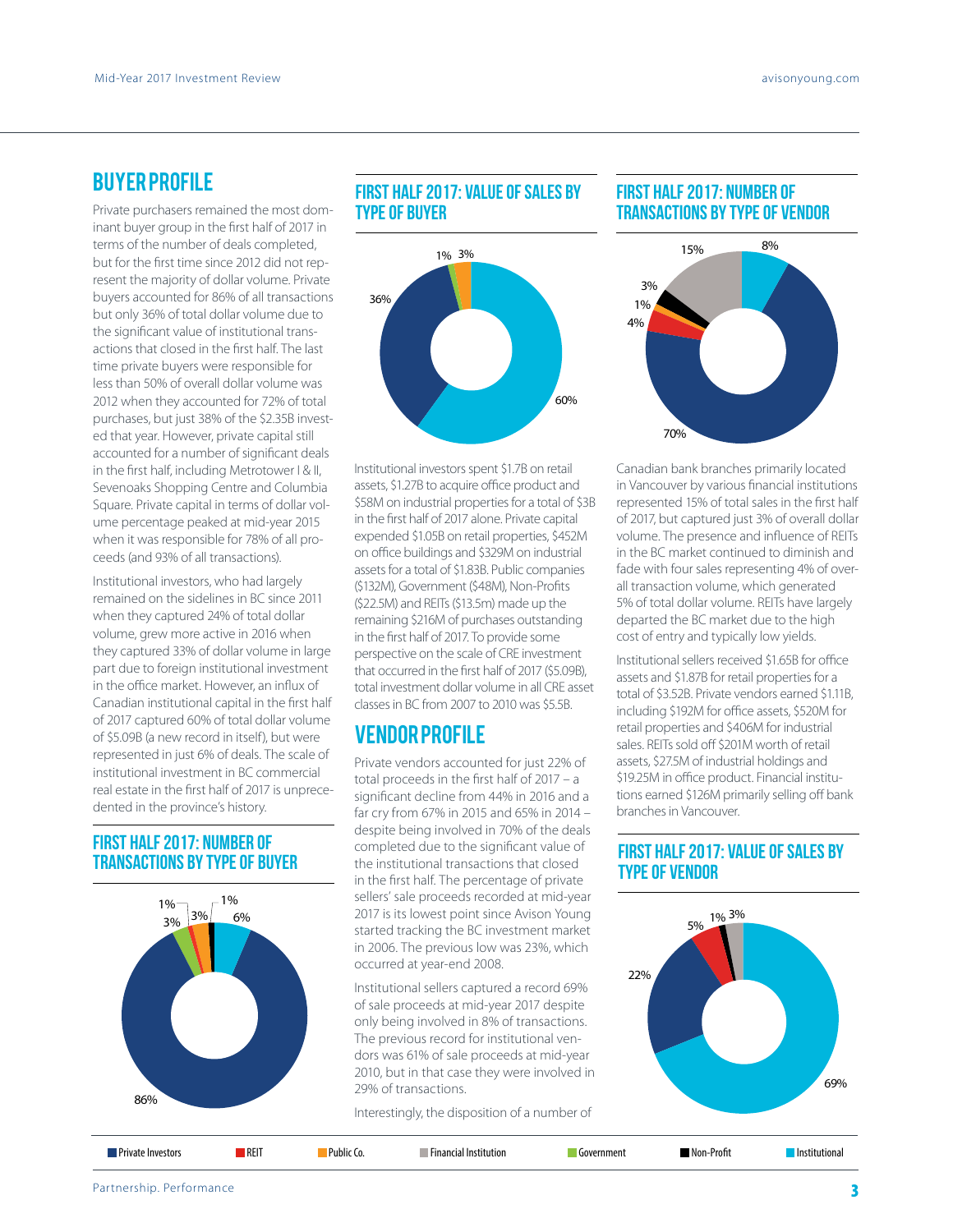# **Office**

Office investment sales activity in BC generated near-record dollar volume in the first half of 2017 with 17 transactions valued at \$1.86B, including the sale of a 50% interest in a portfolio of 12 downtown Vancouver office buildings for \$1.25B. While capturing just 16% of the total number of investment deals that occurred in the province, sale proceeds from office assets represented 37% of overall record dollar volume of \$5.09B in the first half of 2017.

Only the first half of 2016, which featured 15 office sales for a record \$1.9B (including the **Bentall Centre**, **Royal Centre**, **UK Building** (409 Granville Street) and the former **Revenue Canada Building** (1166 West Pender Street), surpasses the first half of 2017 in terms of dollar volume achieved. The disposition of a 50% interest in **Cadillac Fairview's** downtown Vancouver office building portfolio for \$1.25B represented the single largest office transaction in the province's history. The **Ontario Pension Board** and **Workplace Safety & Insurance Board** each obtained a 25% share on a non-managing basis.

The \$274M-sale of **Metrotower I & II** in Burnaby in the first half of 2017 represented the highest price obtained in an office transaction outside the downtown core since the sale of neighbouring **Metrotower III** for \$205M in 2015. The \$274M price tag also represented the high-water mark in terms of pricing obtained for suburban office assets in a single deal. Both buildings had been previously owned by **Ivanhoé Cambridge**. Two other

Office investment activity generated near record dollar volume in first half Burnaby office assets (4190 Still Creek Drive as well as 4260/4280 Still Creek Drive), all of which were previously owned by **HOOPP Realty**, were sold to **Fortinet Technologies** for a combined \$110.7M.

**GWL Realty Advisors'** disposition of 800 Carleton Court for \$12.5M to a private buyer marked the fifth office transaction in the first half of 2017 involving an institutional vendor selling a suburban office property. On the other hand, institutional investor **QuadReal Property Group** did acquire an office property at 611 Agnes Street in New Westminster for \$16M, while **Dream REIT** sold the neighbouring **Queens Court** to a private buyer for \$19.25M. Developers, including **Wesgroup**, **Rendition Developments** and **Reliance Properties**, also acquired office assets in the first half of 2017.

Office assets remain in strong demand from investors, particularly in the downtown core, where vacancy continues to tighten and



**Metrotower I & II** in Burnaby sold for \$274.4M in 2017.

rental rates remain strong. Strong pricing also pushed some sellers to cull their portfolios to realize the gains available in the current market environment.

*An additional \$94.9M (in sales from office assets valued at less than \$5M) was raised in 107 transactions in the Lower Mainland in the first half of 2017, pushing dollar volume to more than \$1.95B in total investment.*

|                                                                                                                                                                                                                                                                                                                                                                                                                                                                                                         |                           | <b>OFFICE TRANSACTIONS</b> |                               |               |                   |
|---------------------------------------------------------------------------------------------------------------------------------------------------------------------------------------------------------------------------------------------------------------------------------------------------------------------------------------------------------------------------------------------------------------------------------------------------------------------------------------------------------|---------------------------|----------------------------|-------------------------------|---------------|-------------------|
| <b>PROPERTY</b>                                                                                                                                                                                                                                                                                                                                                                                                                                                                                         | <b>LOCATION</b>           | <b>PRICE</b>               | <b>VENDOR TYPE BUYER TYPE</b> |               | <b>DATE</b>       |
| 800 Carleton Court                                                                                                                                                                                                                                                                                                                                                                                                                                                                                      | Delta                     | \$12,500,000               | Institutional                 | Private       | June 2017         |
| 727 Fisgard Street                                                                                                                                                                                                                                                                                                                                                                                                                                                                                      | Victoria                  | \$13,519,000               | Private                       | REIT          | June 2017         |
| <b>Queens Court</b> 615-625 Agnes Street                                                                                                                                                                                                                                                                                                                                                                                                                                                                | New<br>Westminster        | \$19,250,000               | RFIT                          | Private       | May 2017          |
| 10207, 10221 & 10233 153rd Street                                                                                                                                                                                                                                                                                                                                                                                                                                                                       | Surrey                    | \$15,000,000               | Private                       | Private       | May 2017          |
| 6651 Fraserwood Place                                                                                                                                                                                                                                                                                                                                                                                                                                                                                   | Richmond                  | \$14,000,000               | Private                       | Private       | April 2017        |
| 4260 & 4280 Still Creek Drive                                                                                                                                                                                                                                                                                                                                                                                                                                                                           | <b>Burnaby</b>            | \$51,676,168               | Institutional                 | Public Co.    | April 2017        |
| 4190 Still Creek Drive                                                                                                                                                                                                                                                                                                                                                                                                                                                                                  | Burnaby                   | \$59,000,000               | Institutional                 | Public Co.    | April 2017        |
| Metrotower I & II 4710 & 4720 Kingsway                                                                                                                                                                                                                                                                                                                                                                                                                                                                  | Burnaby                   | \$274,420,388              | Institutional                 | Private       | April 2017        |
| 2601-2609 Granville Street                                                                                                                                                                                                                                                                                                                                                                                                                                                                              | Vancouver                 | \$35,200,000               | Private                       | Private       | <b>March 2017</b> |
| Sterling Place 120 & 122 West 8th Avenue                                                                                                                                                                                                                                                                                                                                                                                                                                                                | Vancouver                 | \$7,000,000                | Private                       | Private       | <b>March 2017</b> |
| 611 Agnes Street                                                                                                                                                                                                                                                                                                                                                                                                                                                                                        | <b>New</b><br>Westminster | \$16,000,000               | Private                       | Institutional | Feb 2017          |
| 224 West 8th Avenue                                                                                                                                                                                                                                                                                                                                                                                                                                                                                     | Vancouver                 | \$9,500,000                | Private                       | Private       | Feb 2017          |
| Cadillac Fairview office portfolio (50% interest)<br>Waterfront Centre 200 Burrard Street<br><b>Granville Square 200 Granville Street</b><br>PricewaterhouseCoopers Place<br>250 Howe Street<br><b>Canaccord Genuity Place 609 Granville Street</b><br>TD Tower 700 West Georgia Street<br><b>HSBC Building 885 West Georgia Street</b><br>The Station 601 Cordova Street<br>725 Granville Street<br>700 West Pender Street<br>750 West Pender Street<br>777 Dunsmuir Street<br>701 West Georgia Street | Vancouver                 | \$1,250,000,000            | Institutional                 | Institutional | Feb 2017          |
| Law Society Building 1148 Hornby Street                                                                                                                                                                                                                                                                                                                                                                                                                                                                 | Vancouver                 | \$20,800,000               | Private                       | Private       | Jan 2017          |
| 9180 King George Boulevard                                                                                                                                                                                                                                                                                                                                                                                                                                                                              | Surrey                    | \$5,300,000                | Non-profit                    | Private       | Jan 2017          |
| 4664 Lougheed Highway (50% interest)                                                                                                                                                                                                                                                                                                                                                                                                                                                                    | Burnaby                   | \$39,000,000               | Private                       | Private       | Jan 2017          |
| 6200 Willingdon Avenue                                                                                                                                                                                                                                                                                                                                                                                                                                                                                  | <b>Burnaby</b>            | \$22,518,064               | Private                       | Non-Profit    | Jan 2017          |
| <b>Total Deals/Investment</b>                                                                                                                                                                                                                                                                                                                                                                                                                                                                           | 17                        | \$1,864,683,620            |                               |               |                   |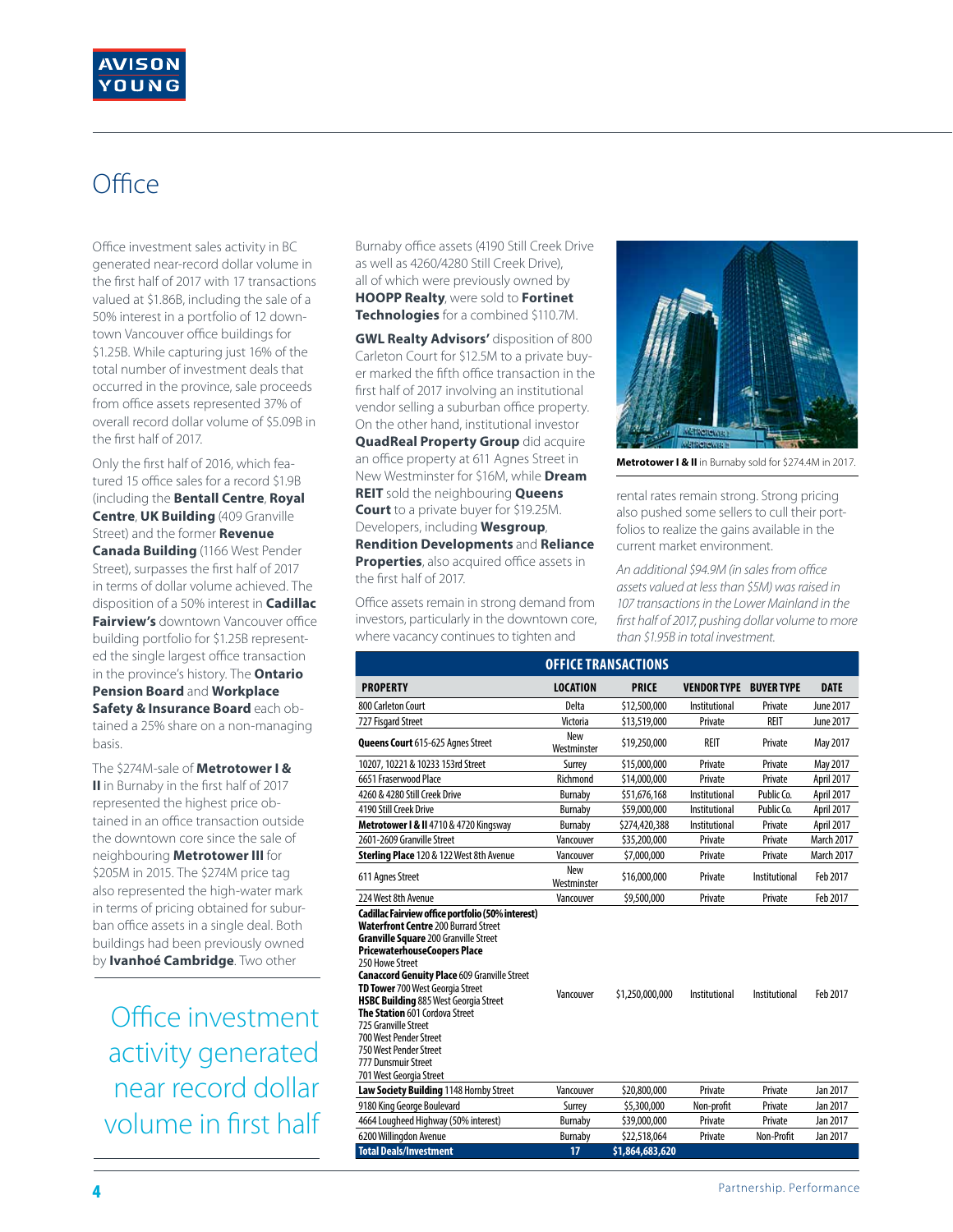## Retail

The sale of BC retail assets achieved record heights when 55 retail transactions valued at \$2.77B were completed in the first half of 2017. The record-setting dollar volume was primarily attributed to the sale of **Oakridge Centre** for \$961.3M and a 50% interest in **Pacific Centre** valued at \$650M for a total of \$1.61B. Retail deals captured 54% of overall BC dollar volume of \$5.09B while also making up 50% of the total number of deals completed in the first half.

Retail assets, particularly those with a land component, remain in extraordinarily high demand in core and suburban markets alike with strong pricing finally coaxing formerly reluctant vendors to execute a disposition. Besides regional malls such as Oakridge Centre and a 50% interest in Pacific Centre, a number of other shopping centres and retail outlets changed hands, including **Sevenoaks Shopping Centre** in Abbotsford, **Columbia Square** in New Westminster and **Driftwood Mall** in Courtenay. All three sold for a combined total of \$359.8M. Two power centres, **Westbank Hub** in Kelowna and the **Bakerview Centre** in Abbotsford, also sold for a combined total of \$141.8M.

Financial institutions also sought to cash in on the demand for retail assets (and the land on which they sit) with **National Trust Company**, **CIBC**, **Blueshore Financial** and **Scotiabank** combining to sell 15 branch locations in the first half of 2017 for a total value of \$126M. Almost all the branches were located in Vancouver. Most of these transactions were between \$5M and \$10M and do not appear on the sales chart due to space limitations. While not classified as retail transactions in this report, the well-documented sale of properties with gas stations located on the Downtown peninsula and throughout Vancouver for redevelopment purposes is another manifestation of the same trend that has resulted in the redevelopment of sites with bank branches. Oil companies and financial institutions have been able to boost profitability by selling off real estate assets in Vancouver thanks to record pricing and overwhelming demand for sites.

The sale prices of many retail assets (not just bank branches and gas stations) sold in the first half of 2017 is being driven upwards by the value of land and potential redevelopment to a higher and better use, which is typically mixed-use or residential development. **RioCan REIT's** disposition of its four-storey retail facility on Cambie Street (home to **Best Buy** and **Canadian Tire**) is one example. Increasingly, retail property deals become land deals when tenants vacate the properties, particularly in Vancouver and core markets. The retail components of well-located, mixed-use condo developments are also increasingly popular with three sales totalling \$49M in the first half.

*Almost \$325M (in sales from retail assets valued at less than \$5M) was raised in 232 transactions in the Lower Mainland in the first half of 2017, pushing total dollar volume to almost \$3.1B.*

# Retail dollar volumes hit record first-half high of \$2.77 billion



**Oakridge Centre** sold for \$961.3M in February 2017.

|                                                                                                          | <b>SELECT RETAIL TRANSACTIONS (MORE THAN \$10M)</b> |               |                               |               |             |
|----------------------------------------------------------------------------------------------------------|-----------------------------------------------------|---------------|-------------------------------|---------------|-------------|
| <b>PROPERTY</b>                                                                                          | <b>LOCATION</b>                                     | <b>PRICE</b>  | <b>VENDOR TYPE BUYER TYPE</b> |               | <b>DATE</b> |
| 2200-2290 Cambie Street                                                                                  | Vancouver                                           | \$94,200,000  | RFIT                          | Private       | June 2017   |
| <b>Columbia Square 78 10th Street</b>                                                                    | <b>New Westminster</b>                              | \$97,700,000  | Private                       | Private       | June 2017   |
| 1025 Marine Drive                                                                                        | <b>North Vancouver</b>                              | \$24,000,000  | Private                       | Private       | June 2017   |
| 6103-6109 West Boulevard                                                                                 | Vancouver                                           | \$13,998,000  | Private                       | Private       | June 2017   |
| 350-398 Robson Street and #200, #201,<br>#B10 & #B12 806 Homer Street and 810-820<br><b>Homer Street</b> | Vancouver                                           | \$16,200,000  | Private                       | Private       | June 2017   |
| 1513-1527 Johnston Road and 15165-15185<br><b>Russell Avenue</b>                                         | <b>White Rock</b>                                   | \$17,430,000  | Private                       | Private       | May 2017    |
| 560 and 568-570 Seymour Street                                                                           | Vancouver                                           | \$29,000,000  | Private                       | Private       | May 2017    |
| <b>Mandarin Residences (retail component)</b><br>6300 No. 3 Road                                         | Richmond                                            | \$22,320,000  | Financial                     | Private       | Apr 2017    |
| 8-18 East Broadway and 2520 Ontario Street                                                               | Vancouver                                           | \$13,250,000  | Non-Profit                    | Private       | Apr 2017    |
| The Colonnade (retail component)<br>1467, 1471, 1479 & 1487 Robson Street                                | Vancouver                                           | \$14,000,000  | Private                       | Private       | Apr 2017    |
| <b>Driftwood Mall 2701-2751 Cliff Avenue</b>                                                             | Courtenay                                           | \$48,100,000  | Institutional                 | Private       | Apr 2017    |
| 1619-1627 West Broadway                                                                                  | Vancouver                                           | \$13,000,000  | Private                       | Private       | Apr 2017    |
| 1705 Marine Drive                                                                                        | <b>West Vancouver</b>                               | \$16,000,000  | Non-Profit                    | Private       | Mar 2017    |
| Cielo (retail component) 305 Bute Street                                                                 | Vancouver                                           | \$12,744,000  | Private                       | Private       | Mar 2017    |
| Westbank Hub (North & Centre)<br>2130 Louie Drive & 3550 Carrington Road                                 | Kelowna                                             | \$106.800.000 | REIT                          | Institutional | Mar 2017    |
| 4575 Main Street                                                                                         | Vancouver                                           | \$18,800,000  | Private                       | Private       | Mar 2017    |
| <b>Oakridge Centre 650 West 41st Street</b>                                                              | Vancouver                                           | \$961,300,000 | Institutional                 | Institutional | Feb 2017    |
| <b>Sevenoaks Shopping Centre</b><br>32900 South Fraser Way                                               | Abbotsford                                          | \$214,000,000 | Institutional                 | Private       | Feb 2017    |
| 2527 Pine Street, 1702-1780 West Broadway                                                                | Vancouver                                           | \$83,460,000  | Private                       | Private       | Feb 2017    |
| <b>Bakerview Centre 1379 Sumas Way</b>                                                                   | Abbotsford                                          | \$35,000,000  | Private                       | Private       | Feb 2017    |
| <b>CF Pacific Centre (50% interest)</b><br>701 West Georgia Street                                       | Vancouver                                           | \$650,000,000 | Institutional                 | Institutional | Feb 2017    |
| 1222-1224 Hamilton Street                                                                                | Vancouver                                           | \$14,825,000  | Private                       | Private       | Jan 2017    |
| 2904 Granville Street & 1466 West 13th Avenue                                                            | Vancouver                                           | \$14,700,000  | Financial                     | Private       | Jan 2017    |
| 1601 Lonsdale Avenue                                                                                     | <b>North Vancouver</b>                              | \$13,300,000  | Financial                     | Private       | Jan 2017    |
| 2288 West 41st Avenue                                                                                    | Vancouver                                           | \$12,000,000  | Financial                     | Private       | Jan 2017    |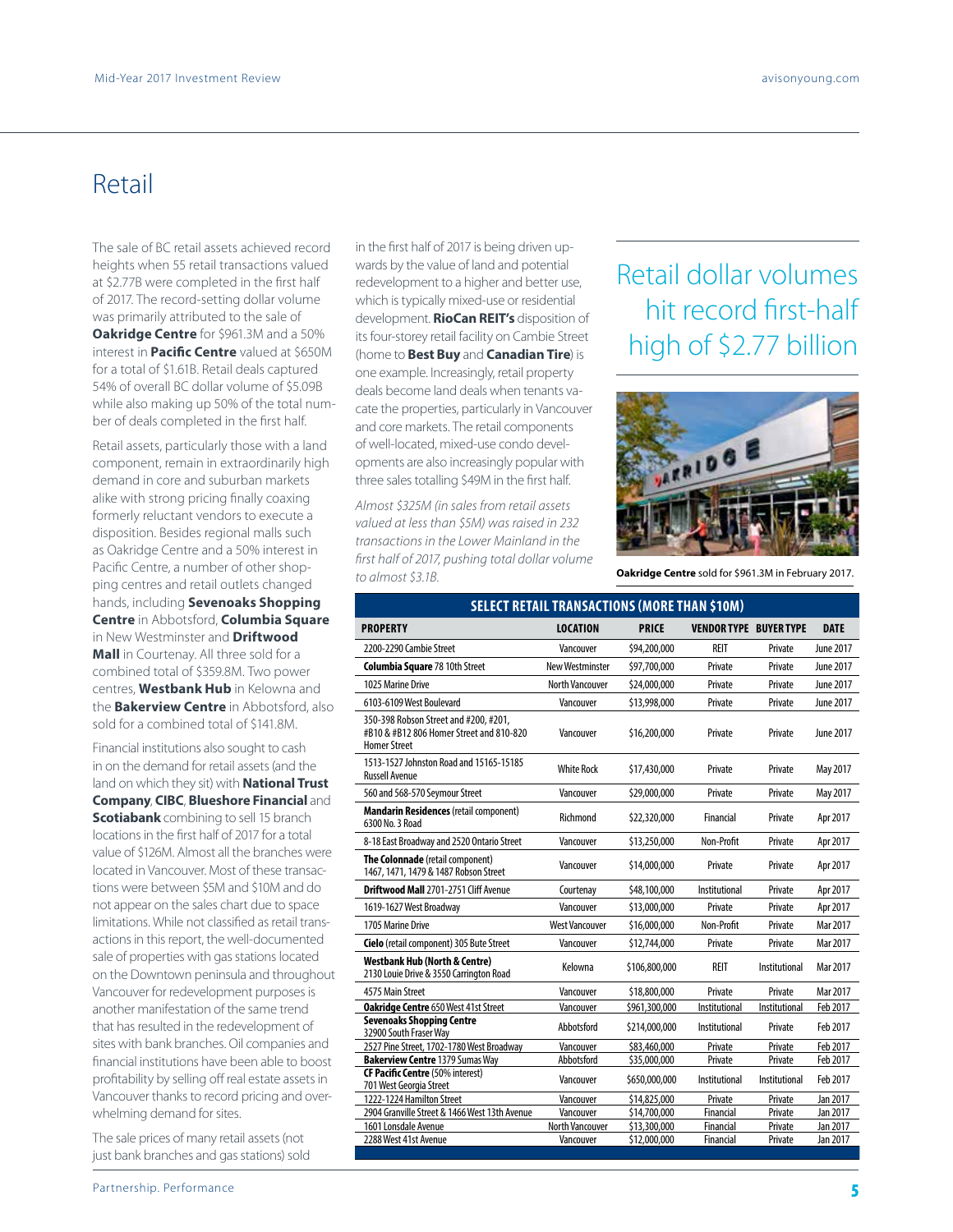# Industrial

Strong demand for industrial assets continued unabated in the first half of 2017 with 37 transactions valued at \$456.4M. This followed the record second half of 2016, which included 36 industrial transactions valued at \$566.9M. While the industrial share of overall dollar volume was just 9% due to extraordinary spending on institutional-grade retail and office assets in the first half of 2017, industrial sales did represent 34% of the total number of deals completed. Industrial sales activity has been rising steadily since 2015 and is trending toward another record year.

In 2016, there were a record 61 deals valued at \$819M, which followed up the 51 deals valued at \$642M that closed in 2015. The previous record, which had been set in 2013, was 38 deals valued at \$663M. What distinguishes the performance of the first half of 2017 from previous years is an absence of trophy industrial assets changing hands. Only five sales exceeded \$25M. Of those, just two exceeded \$30M with none greater than \$33M. As an example, the second half of 2016 had four deals in excess of \$30M, including two transactions valued at \$60M and \$150M, respectively. While deal flow has remained comparable with previous years, pricing has continued to rise in 2017 for industrial properties of all stripes.

Despite a shortage of industrial assets available for sale, deal velocity has remained consistent year-over-year as strong pricing continues to turn existing owners into vendors in light of the gains being achieved. For many private investors and REITs, a disposition strategy has been driven by a decision to reallocate capital gained from a sale to be deployed in other markets with higher yields. A recent culling of portfolios has added to transactional activity as a result. Elevated pricing for industrial assets has also been supported by the dominant actor in BC industrial real estate, the owner/occupier. Until very recently, record-low interest rates have allowed many owner/occupiers to meet vendor price expectations that would not be acceptable to many private investors or REITs.

Private real estate developers such as the **Beedie Group**, **Hungerford Properties**, **Wesgroup** and **Conwest** have also remained active and acquired industrial assets for investment and potential redevelopment purposes. Institutional purchasers were represented in the two largest industrial transactions of the first half of 2017 as they continue to work to acquire industrial assets in a tight and highly competitive market.

With industrial vacancy in Metro Vancouver at less than 2% and rental rates rising in virtually every market, demand for industrial properties remains extraordinarily strong. With rental rates and strata pricing rising enough to justify current acquisition and land costs, those industrial properties with

any redevelopment potential to a higher, better industrial use through stratification, renovation or multi-storey configuration will be strongly contested by both owner/ occupiers and developers. REITs and more traditional investors are finding it increasingly difficult to compete.

*Almost \$238M (in sales from industrial assets valued at less than \$5M) was raised in 205 transactions in the Lower Mainland in the first half of 2017, pushing total dollar volume to more than \$694M.*

### **industrial transactions**

| <b>PROPERTY</b>                              | <b>LOCATION</b>    | <b>PRICE</b>  | <b>VENDOR TYPE BUYER TYPE</b> |               | <b>DATE</b> |
|----------------------------------------------|--------------------|---------------|-------------------------------|---------------|-------------|
| 7550 132nd Street                            | Surrey             | \$8,085,035   | Private                       | Private       | Jun 2017    |
| 1580 Brigantine Drive                        | Coquitlam          | \$9,250,000   | Private                       | Private       | Jun 2017    |
| 2751 Production Way                          | <b>Burnaby</b>     | \$15,400,000  | Private                       | Private       | Jun 2017    |
| 10077 Grace Road                             | Surrey             | \$30,900,000  | Private                       | Institutional | Jun 2017    |
| 43903 Industrial Way                         | Chilliwack         | \$10,104,540  | Private                       | Private       | Jun 2017    |
| 1659 Foster's Way                            | Delta              | \$6,100,000   | Private                       | Private       | Jun 2017    |
| 20785-20795 Langley Bypass                   | Langley            | \$8,000,000   | Private                       | Private       | May 2017    |
| 63 Fawcett Road                              | Coquitlam          | \$7,650,000   | Private                       | Private       | May 2017    |
| 9255 194th Street                            | Surrey             | \$27,525,000  | <b>REIT</b>                   | Institutional | May 2017    |
| 6010 Trapp Avenue                            | <b>Burnaby</b>     | \$8,300,000   | Private                       | Private       | May 2017    |
| 14577 66th Avenue                            | Surrey             | \$11,662,000  | Private                       | Government    | May 2017    |
| 9920 River Drive                             | Richmond           | \$27,200,000  | Private                       | Private       | May 2017    |
| 1020 Derwent Way                             | Delta              | \$32,955,000  | Private                       | Private       | May 2017    |
| 1700 East Kent Avenue South                  | Vancouver          | \$11,000,000  | Private                       | Government    | May 2017    |
| 3737 2nd Avenue                              | Burnaby            | \$5,475,000   | Private                       | Private       | May 2017    |
| 217 & 219 East 1st Street                    | North Vancouver    | \$5,454,988   | Private                       | Private       | May 2017    |
| 3454 Bridgeway                               | Vancouver          | \$8,450,000   | Private                       | Private       | Apr 2017    |
| 445 Crown Isle                               | Courtenay          | \$6,454,000   | Private                       | Private       | Apr 2017    |
| 8175 Dallas Drive                            | Kamloops           | \$6,786,150   | Private                       | Private       | Apr 2017    |
| 5731 Minoru Boulevard                        | Richmond           | \$9,860,000   | Private                       | Private       | Apr 2017    |
| 2076 Enterprise Way                          | Kelowna            | \$21,000,000  | Private                       | Public Co.    | Apr 2017    |
| 16268 River Road                             | Richmond           | \$8,600,000   | Private                       | Private       | Mar 2017    |
| 1140-1150 Raymur Avenue                      | Vancouver          | \$19,000,000  | Private                       | Private       | Feb 2017    |
| 11450 201A Street                            | <b>Maple Ridge</b> | \$7,037,500   | Private                       | Private       | Feb 2017    |
| 34336-34378 Manufacturers Wav                | Abbotsford         | \$7,500,000   | Private                       | Private       | Feb 2017    |
| 8400 & 8480 124th Street                     | Surrey             | \$9,000,000   | Private                       | Private       | Feb 2017    |
| 2288 Clark Drive                             | Vancouver          | \$9,000,000   | Private                       | Private       | Feb 2017    |
| 2441 United Boulevard                        | Coquitlam          | \$7,300,000   | Private                       | Private       | Feb 2017    |
| 8041 132 Street and 13139 -13145 80th Avenue | Surrey             | \$15,500,000  | Private                       | Private       | Feb 2017    |
| 1329 Cliveden Avenue                         | Delta              | \$5,100,000   | Private                       | Private       | Feb 2017    |
| 10095 179 Street                             | Surrey             | \$6,908,020   | Private                       | Private       | Jan 2017    |
| 12580-12586 Vickers Wav                      | Richmond           | \$6,800,000   | Private                       | Private       | Jan 2017    |
| 1488 Coast Meridian Road                     | Coquitlam          | \$22,450,000  | Public Co.                    | Private       | Jan 2017    |
| 12331-12351 Bridgeport Road                  | Richmond           | \$13,608,000  | Private                       | Private       | Jan 2017    |
| 810 Derwent Way                              | Delta              | \$6,900,000   | Private                       | Private       | Jan 2017    |
| 1467 Mustang Place                           | Coquitlam          | \$8,600,000   | Private                       | Private       | Jan 2017    |
| 1700 No. 6 Road                              | Richmond           | \$25,500,000  | Private                       | Government    | Jan 2017    |
| <b>Total Deals/Investment</b>                | 37                 | \$456,415,233 |                               |               |             |



**Port Metro Vancouver** acquired 1700 No. 6 Road for \$25.5M in January 2017.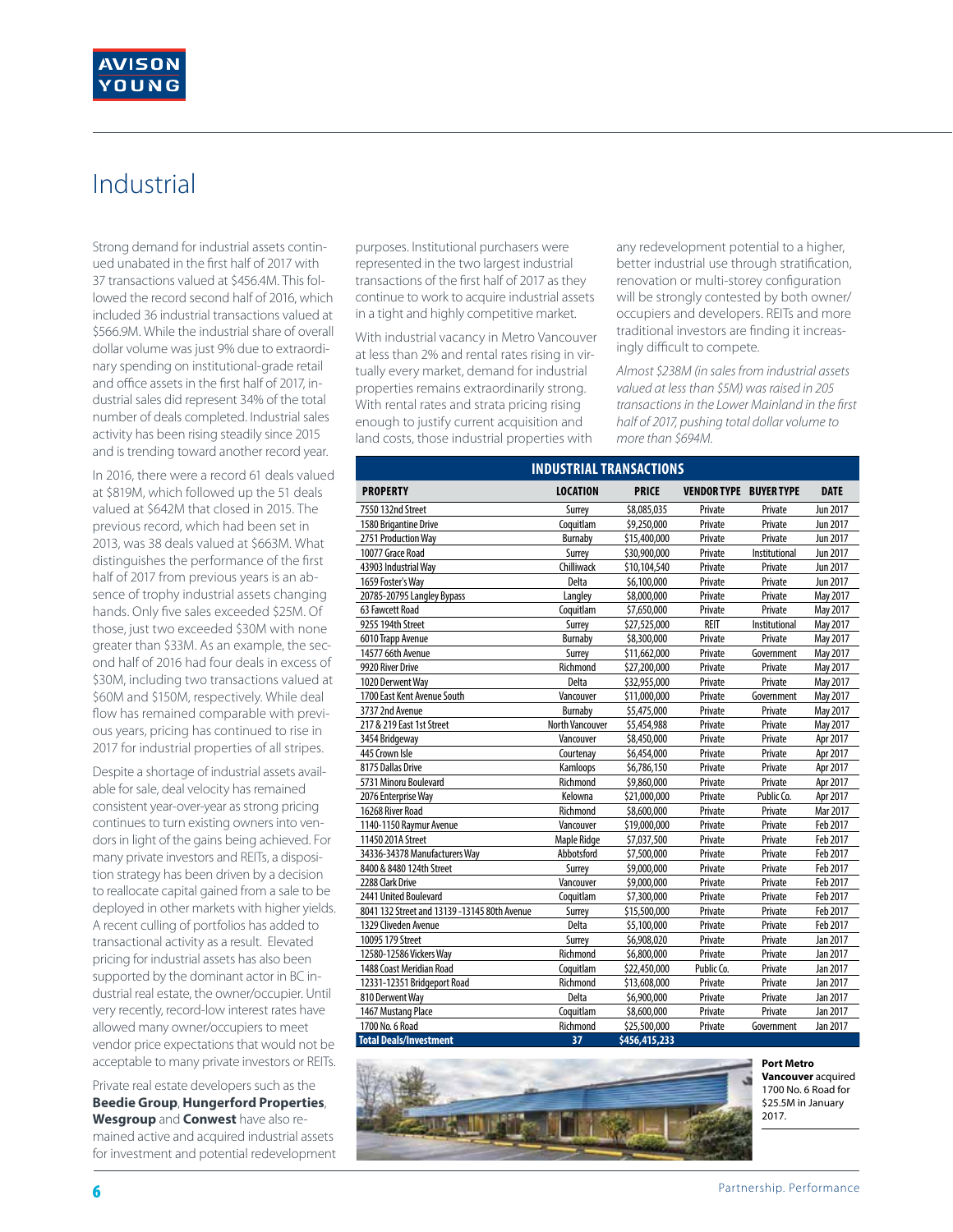## Multi-Family

Sales of BC multi-family assets roared back with 46 transactions valued at \$652M in the first half of 2017. The second half of 2016 had recorded just 30 transactions valued at \$262M after the first half of 2016 registered 43 transactions valued at \$472M. Multifamily investment activity in 2017 is on pace to surpass the 73 transactions valued at \$734M set in 2016. The record was set in 2015 when 80 multi-family properties valued at \$1.41B traded hands. (Avison Young only tracks multi-family investments trading at more than \$5M.)

This recent surge in sales activity is attributed in large part to long-term owners of multi-family assets finally cashing out due to highly compressed cap rates and pricing that even 12 months ago was not considered achievable. Further boosting sales volume were the single dispositions of assets that were part of larger portfolios. Properties were individually marketed in order to obtain top dollar and widen the field of prospective buyers when compared with the number of purchasers who would acquire an entire portfolio.

Elevated pricing for multi-family assets is being supported by any latent underlying redevelopment potential that the property may have. In most cases, the lift in value that would come from redevelopment is already being priced in (particularly for buildings in Vancouver and specific areas in Burnaby such as Metrotown) without the necessary zoning and/or permits actually having been acquired. This has pushed investors who are not developers by trade or in nature to consider multi-family assets from New Westminster out to the Fraser Valley and on Vancouver Island.

The extreme cap rate compression that has characterized the BC multi-family market (particularly in Downtown Vancouver and residential neighbourhoods in or near the core) since at least 2014 is coming to an end in light of the shifting interest rate environment in Canada. Vendor pricing expectations will likely need to be reconsidered as the cost of capital slowly starts to rise.

*Almost \$134M (in sales from multi-family assets valued at less than \$5M) was raised in 48 transactions in the first half of 2017, pushing total dollar volume to \$786M.*

| <b>MULTI-FAMILY TRANSACTIONS (OVER \$5 MILLION)</b>                                              |                                     |                             |                    |                         |                        |                                        |
|--------------------------------------------------------------------------------------------------|-------------------------------------|-----------------------------|--------------------|-------------------------|------------------------|----------------------------------------|
|                                                                                                  |                                     | <b>PRICE</b>                |                    | <b>VENDOR PURCHASER</b> | <b>S/UNIT</b>          | <b>DATE</b>                            |
| <b>PROPERTY</b>                                                                                  | LOCATION                            |                             | <b>TYPE</b>        | <b>TYPE</b>             |                        |                                        |
| Santa Monica Apartments<br>1546 West 12th Avenue                                                 | Vancouver                           | \$7,500,000                 | Private            | Private                 | \$625,000              | <b>June 2017</b>                       |
| 1609 & 1619 Cypress Street                                                                       | Vancouver                           | \$9,580,000                 | Private            | Private                 | \$598,750              | June 2017                              |
| 2121 Franklin Street                                                                             | Vancouver                           | \$12,400,000                | Private            | Private                 | \$248,000              | June 2017                              |
| Brookside Gardens 20834 Dewdney Trunk                                                            | Maple Ridge                         | \$10,831,000                | Private            | REIT                    | \$246,159              | June 2017                              |
| <b>Buena Vista Apartments &amp; Belaire Apartments</b><br>10181 149th Street & 14831 101A Avenue | Surrey                              | \$27,100,000                | Private            | Private                 | \$193,571              | May 2017                               |
| <b>Regency Square 105 Avenue</b>                                                                 | <b>Surrey</b>                       | \$13,800,000                | Private            | Private                 | \$166,265              | May 2017                               |
| Regency Court 10520 132nd Street                                                                 | Surrey                              | \$12,300,000                | Private            | Private                 | \$153,750              | May 2017                               |
| Regency Manor 105A Avenue                                                                        | <b>Surrey</b>                       | \$12,300,000                | Private            | Private                 | \$153,750              | May 2017                               |
| 11926 222nd Street                                                                               | Maple Ridge                         | \$6,050,000                 | Private            | Private                 | \$140,698              | May 2017                               |
| <b>Berkeley Manor</b> 2150 Pandora Street                                                        | Vancouver                           | \$26,300,000                | Private            | Private                 | \$260,396              | May 2017                               |
| 2225 West 8th Avenue                                                                             | Vancouver                           | \$18,500,000                | Private            | Private                 | \$393,617              | May 2017                               |
| <b>Balsam Gardens</b> 5410 Balsam Street                                                         | Vancouver                           | \$15,500,000                | Private            | Private                 | \$469,697              | May 2017                               |
| <b>Westview Manor</b> 549 Dansey Avenue                                                          | Coauitlam                           | \$18,000,000                | Private            | Private                 | \$253,521              | May 2017                               |
| 325 Casey Street                                                                                 | Coquitlam                           | \$5,900,000                 | Private            | Private                 | \$178,788              | May 2017                               |
| 2314 Oak Bay Avenue                                                                              | Oak Bay                             | \$6,000,000                 | Private            | Private                 | \$230,769              | May 2017                               |
| 322 Seventh Street                                                                               | <b>New Westminster</b>              | \$10,800,000                | Private            | Private                 | \$200,000              | May 2017                               |
| 1040 Howie Avenue                                                                                | Coauitlam                           | \$10,128,400                | Private            | Private                 | \$187,563              | May 2017                               |
| 1000 Brunette Avenue, 985 Adair Avenue and<br>995 Adair Avenue                                   | Coquitlam                           | \$21,500,000                | Private            | Institutional           | \$170,635              | May 2017                               |
| <b>Barafield Apartments</b><br>1260 Harwood Street                                               | Vancouver                           | \$42,000,000                | Private            | Private                 | \$385,321              | April 2017                             |
| 1144 Rockland Avenue                                                                             | Victoria                            | \$9,200,000                 | Private            | Private                 | \$204,444              | April 2017                             |
| 45 Boyd Street                                                                                   | Victoria                            | \$13,611,800                | Private            | Private                 | \$191,715              | April 2017                             |
| <b>Roberts Manor</b> 2433 Malaview Avenue                                                        | Sidney                              | \$12,920,000                | Private            | Private                 | \$215,333              | April 2017                             |
| <b>The Crest Apartments</b> 1285 Martin Street                                                   | <b>White Rock</b>                   | \$6,450,000                 | Private            | Private                 | \$222,414              | April 2017                             |
| 1270 Nicola Street                                                                               | Vancouver                           | \$13,250,000                | Private            | Private                 | \$358,108              | <b>March 2017</b>                      |
| 275 Nicol Street                                                                                 | Nanaimo                             | \$5,674,000                 | Private            | Non-Profit              | \$126,089              | <b>March 2017</b>                      |
| <b>Belgrove Apartments</b> 1505 Belcher Avenue                                                   | Victoria                            | \$5,864,400                 | Private            | Private                 | \$177,709              | <b>March 2017</b>                      |
| Wedgewood Terrace 1655 Chambers Street                                                           | Victoria                            | \$10,638,000                | Private            | Private                 | \$177,300              | <b>March 2017</b>                      |
| Royal Arms 1300 Yates Street                                                                     | Victoria                            | \$13,184,000                | Private            | Private                 | \$173,474              | <b>March 2017</b>                      |
| Debaren Apartments<br>2550 Departure Bay Road                                                    | Nanaimo                             | \$6,855,000                 | Private            | Private                 | \$118,190              | <b>March 2017</b>                      |
| 275 1st Avenue                                                                                   | <b>Campbell River</b>               | \$5,817,500                 | REIT               | Private                 | \$89,500               | <b>March 2017</b>                      |
| 1140 Hugh Allan Drive<br><b>Southview Gardens</b>                                                | Kamloops                            | \$9,000,000                 | Private            | Private                 | \$169,811              | <b>March 2017</b>                      |
| 3240 - 3280 East 58th Avenue<br><b>Edmond's Kourt</b> 735 Royal Avenue                           | Vancouver<br><b>New Westminster</b> | \$72,185,397<br>\$8,430,000 | Private<br>Private | Private<br>Private      | \$515,610<br>\$227,838 | <b>March 2017</b><br><b>March 2017</b> |
| 1468 Government Street                                                                           | Penticton                           | \$5,325,000                 | Private            | Private                 | \$102,404              | <b>March 2017</b>                      |
| 1350 - 1352 Kingsway                                                                             | Vancouver                           | \$6,820,000                 | Private            | Private                 | \$401,176              | <b>March 2017</b>                      |
| Park Towers 5815 Yew Street                                                                      | Vancouver                           | \$40,000,000                | Private            | Private                 | \$481,928              | Feb 2017                               |
| The Westwind 1550 West 11th Avenue                                                               | Vancouver                           | \$12,500,000                | Private            | Private                 | \$462,963              | Feb 2017                               |
| Ralf's Garden 7040 Arcola St                                                                     | Burnaby                             | \$13,250,000                | Private            | Private                 | \$276,042              | Feb 2017                               |
| <b>Anthea Manor</b> 15369 Thrift Avenue                                                          | <b>White Rock</b>                   | \$5,235,635                 | Private            | Private                 | \$193,912              | Feb 2017                               |
| 1075 Burnaby Street                                                                              | Vancouver                           | \$26,300,000                | Private            | Private                 | \$496,226              | Feb 2017                               |
| <b>Twin Manor Apartments</b><br>127 & 129 East 12th Street                                       | <b>North Vancouver</b>              | \$7,900,000                 | Private            | Private                 | \$316,000              | Feb 2017                               |
| 148 East 6th Avenue                                                                              | Vancouver                           | \$5,300,000                 | Private            | Private                 | \$294,444              | Feb 2017                               |
| 75 Abbott Street                                                                                 | Penticton                           | \$6,850,000                 | Private            | Private                 | \$139,796              | Jan 2017                               |
| Brookside Gardens 2310 34th Street                                                               | Vernon                              | \$6,300,000                 | Private            | Private                 | \$157,500              | Jan 2017                               |
| Winston Churchill Apartments<br>2145 Bellevue Avenue                                             | <b>West Vancouver</b>               | \$28,300,000                | Private            | Private                 | \$764,865              | Jan 2017                               |
| The Duchess Apartments 5850 Vine Street                                                          | Vancouver                           | \$8,230,000                 | Private            | Private                 | \$374,091              | Jan 2017                               |
| <b>Total Deals/Investment</b>                                                                    | 46                                  | \$651,880,132               |                    |                         |                        |                                        |